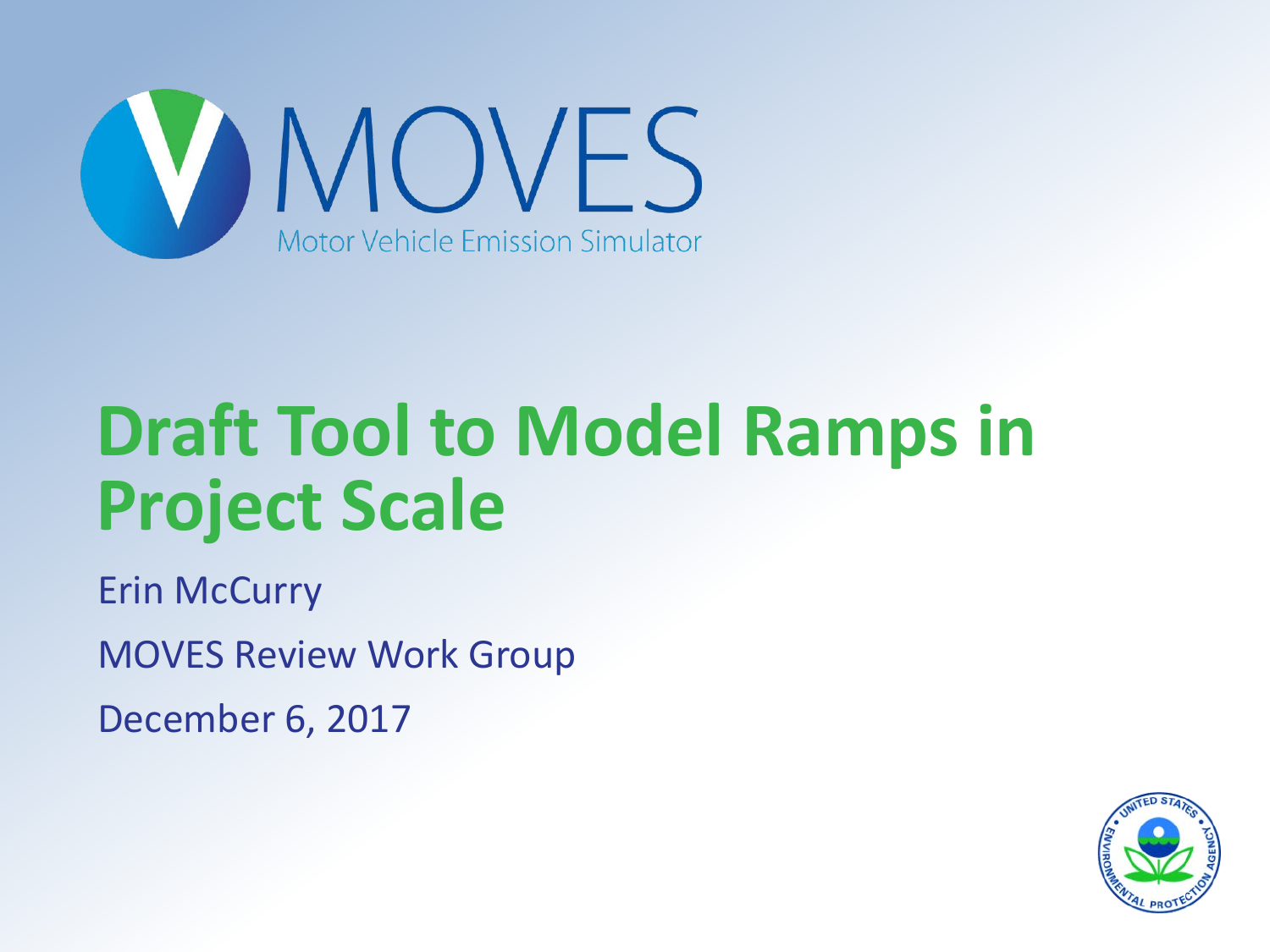## **Outline**

- Objective
	- To share development of the MOVES Ramp Tool
- Background
	- MOVES ramp modeling in project mode
- Ramp Tool Development
	- Data collection using PAMS
	- Summary of tool development
- Potential MOVES Ramp Tool Usage



– Use cases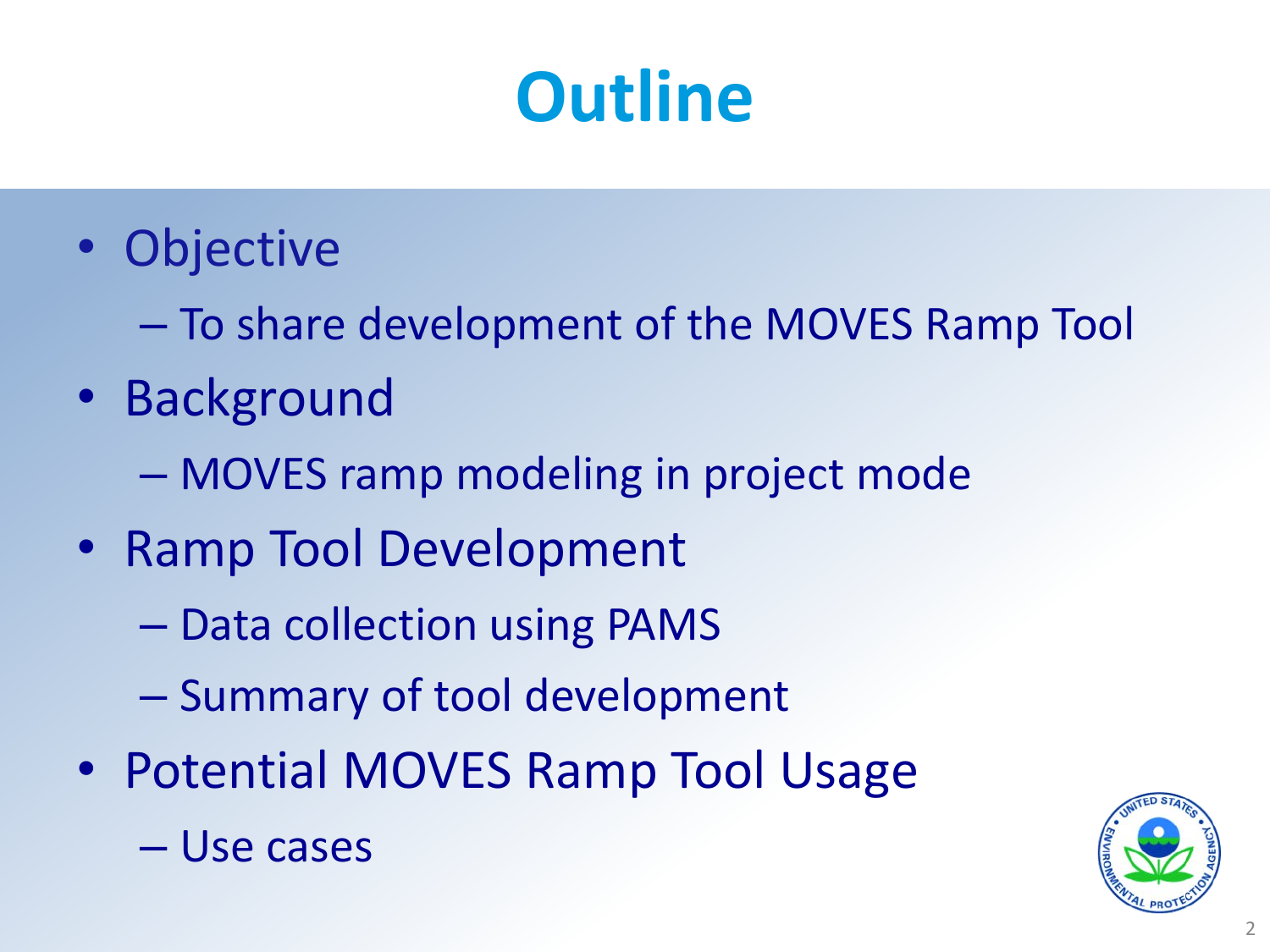

- We are removing ramps as a separate emission calculation from National and County Scales
	- See September 2016 Workgroup presentation
- Ramps still need to be accounted for as separate links in Project Scale analyses
	- Project Scale allows users to define vehicle activity on individual links
	- Differences between individual ramps, especially between on-ramps, off-ramps, and highway links can be important at Project Scale

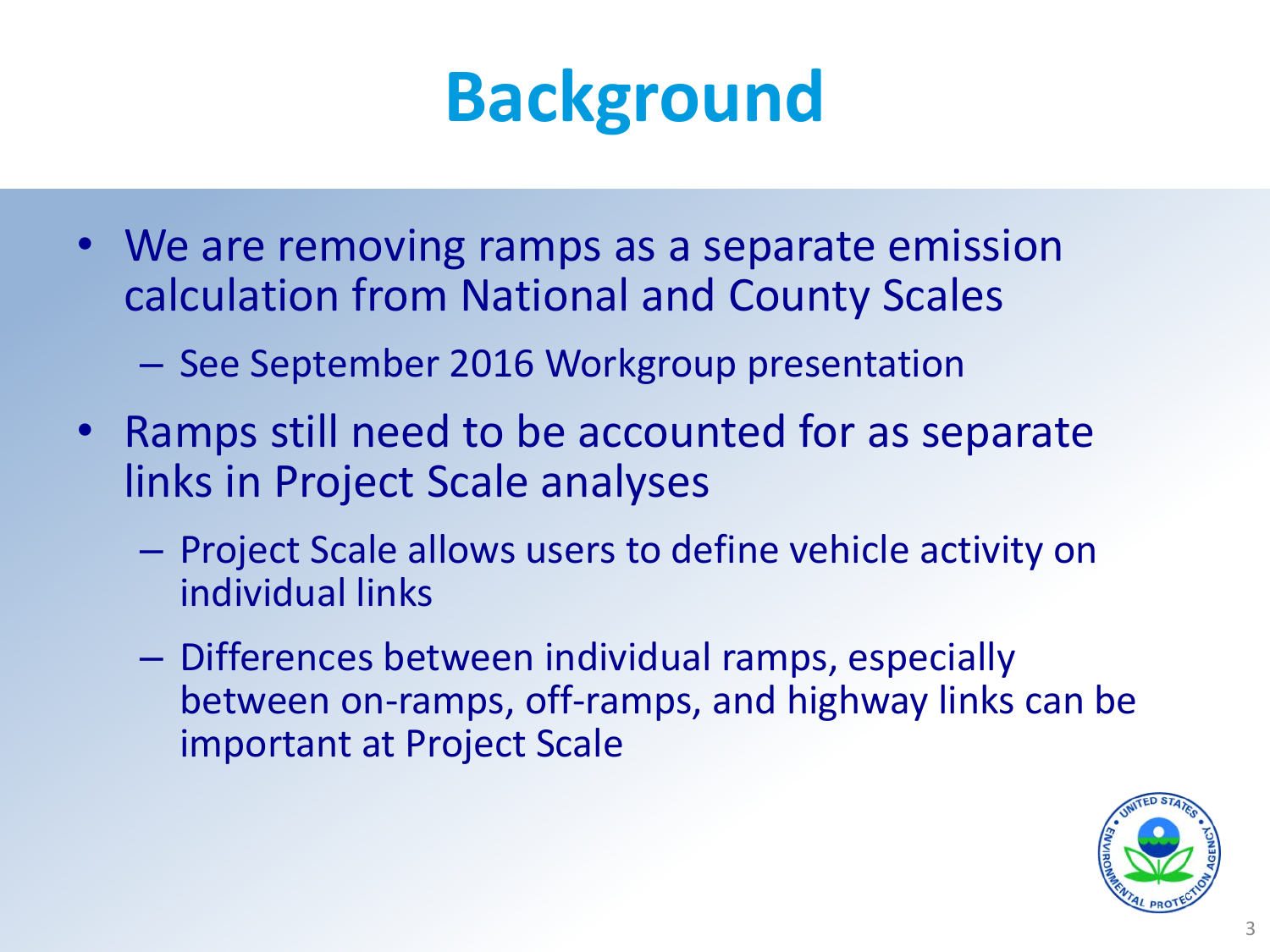## **Background**



- Activity on ramps differs from highway activity
	- More acceleration or deceleration depending on ramp type
	- Previous work showed onramps have higher exhaust emission rates than highway driving; off-ramps have  $less<sup>1</sup>$

<sup>1</sup>Liu, H. et al. (2016). Operations and Emissions Characteristics of Light-Duty Vehicles on Ramps. *Transportation Research Record: Journal of the Transportation Research Board,* 2570, 1-11.



On Ramp (accelerating) Off Ramp (braking)

Highway (constant speed)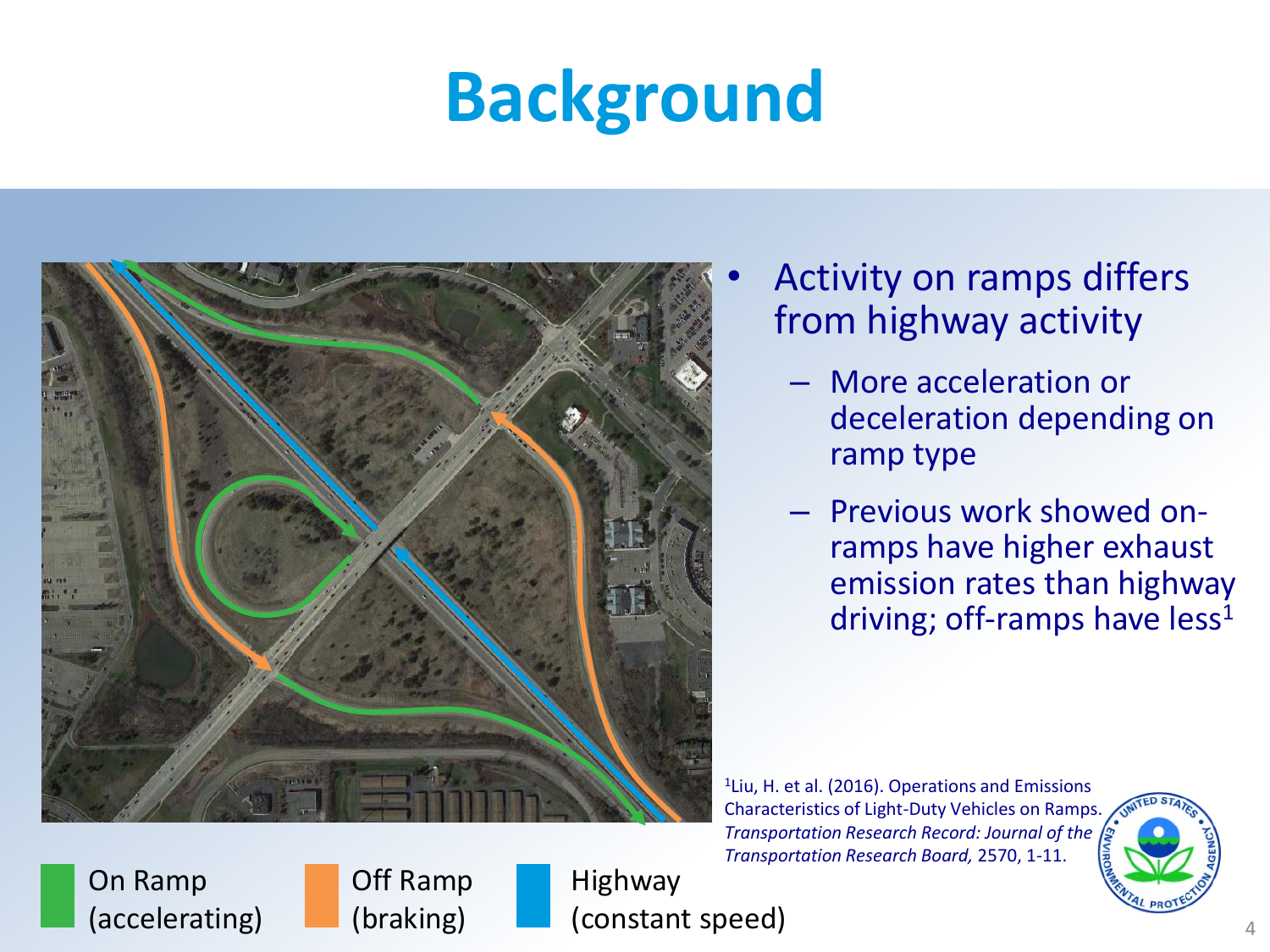## **Background**

- In Project Scale, users have the option of defining vehicle activity on a link using:
	- Average speed on the link: *easiest but least precise*
	- A second-by-second drive schedule: *next best*
	- An operating mode distribution: *most precise, but data intensive*
- When using average speed approach, MOVES treats ramps the same as all other highway links
	- User enters average speed for ramp
	- MOVES calculates operating mode distribution for restricted road (highway) driving at that speed
	- Emission rates based on the same average speed would be the same for highway links and ramp links, but vehicle activity on ramps differs from highways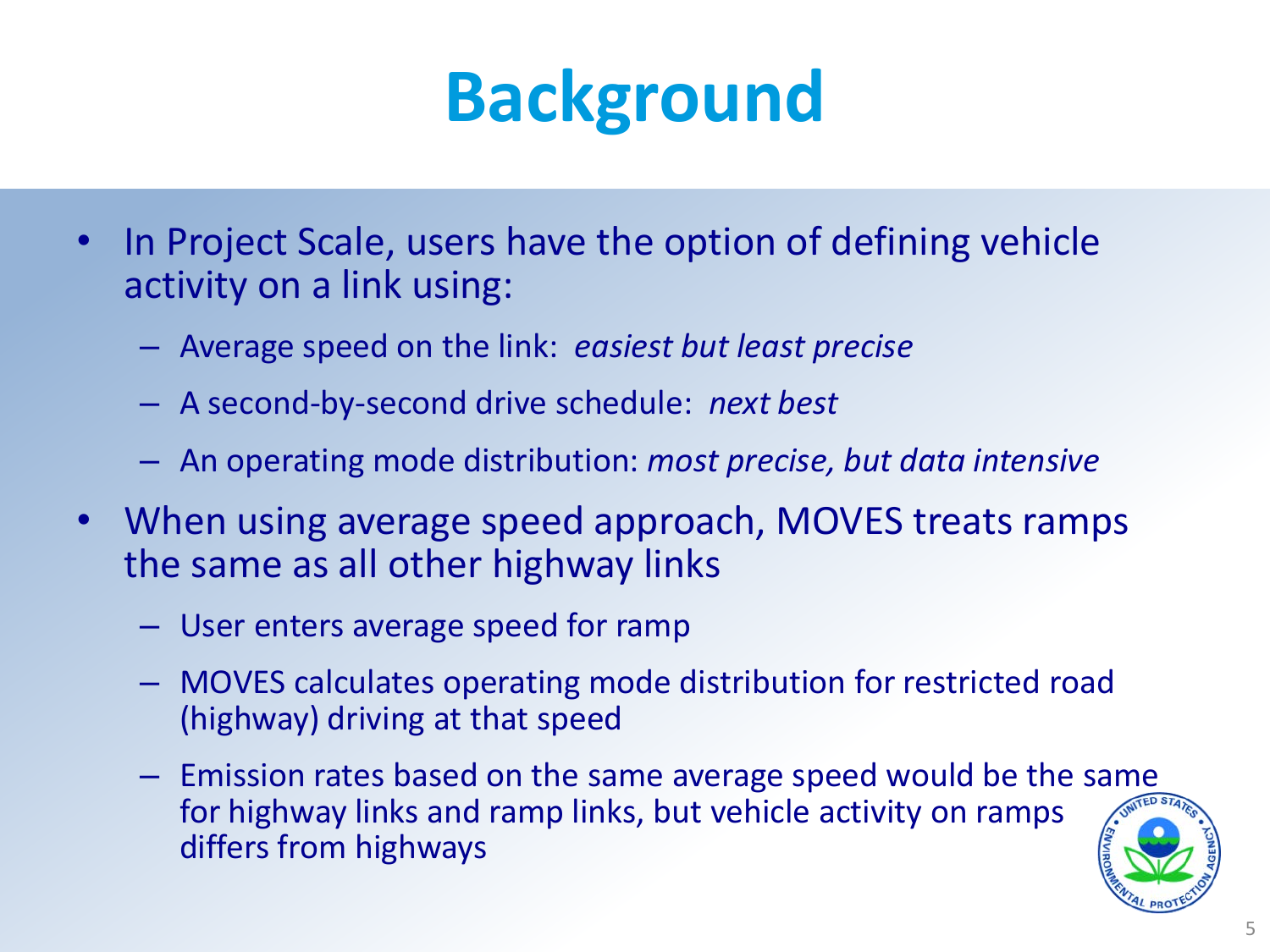## **Background**

- Using operating mode distributions that reflect real ramp activity would provide a more precise emissions estimate
	- We have ramp data collected as part of our Detroit ramp study
	- We have created a tool that provides operating mode distributions from this data, based on user inputs
- Objective of ramp tool: *Estimate operating mode distributions based on average speed on highway off- and on-ramps*

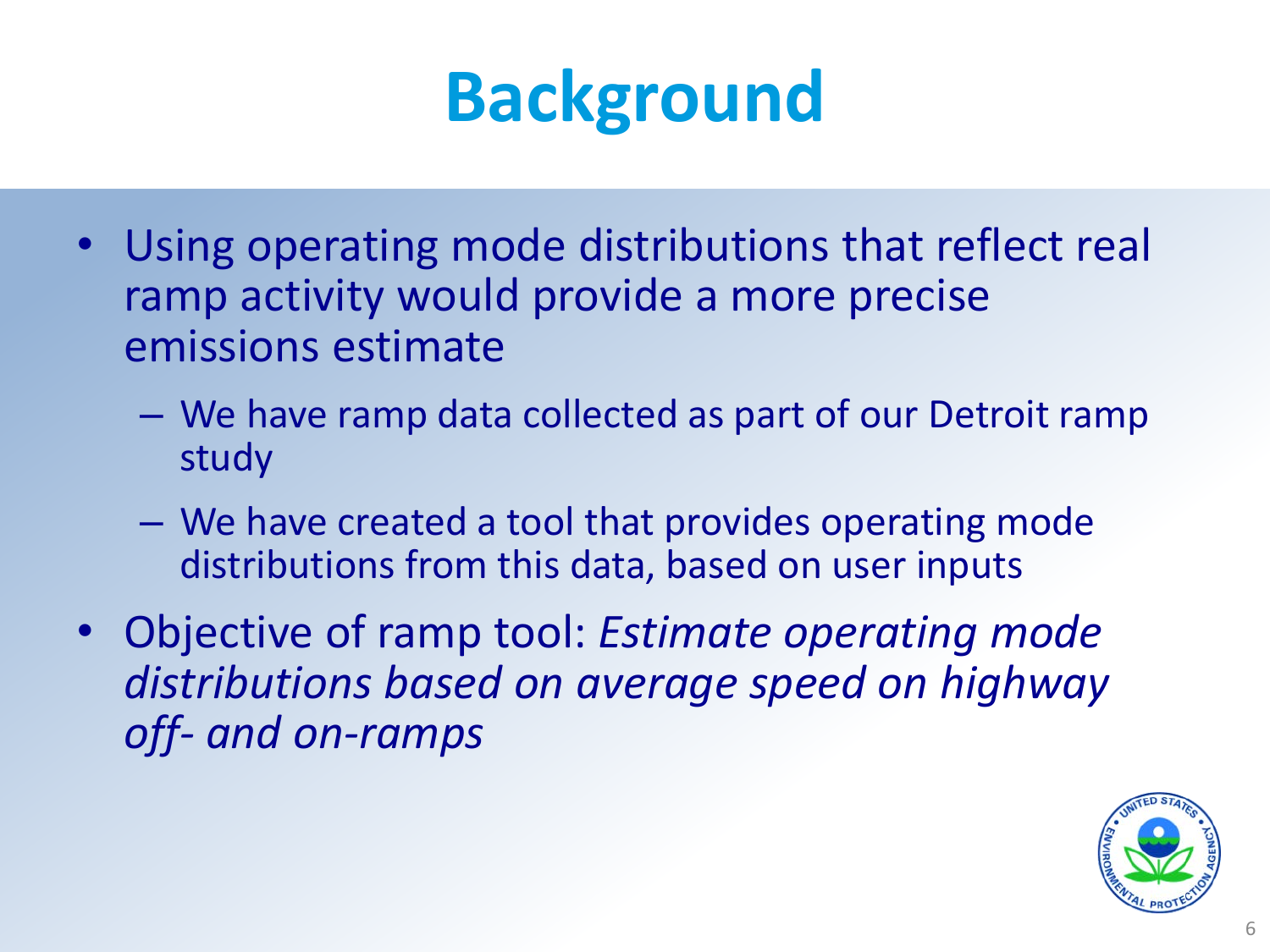# **Data Used in the Draft Ramp Tool**

- PAMS Portable Activity Monitoring System
	- Devices that collect second-by-second speed and position information
	- No emission data measured with PAMS
- Data collected on passenger cars driving in the Detroit, MI area during 2012<sup>1</sup>
- EPA isolated 270 instances of ramp driving using GPS data
	- Did not include interchange ramps where behavior would be more similar to highway driving
	- Mix of ramp type (on/off), ramp connection (free flow/stopped), ramp shape, and average speed

<sup>1</sup>Liu, H., D. Sonntag, D. Brzezinski, C. R. Fulper, D. Hawkins and J. E. Warila (2016). Operations and Emissions Characteristics of Light-Duty Vehicles on Ramps. *Transportation Research Record: Journal of the Transportation Research Board,* 2570, 1-11. DOI: doi:10.3141/2570-01.

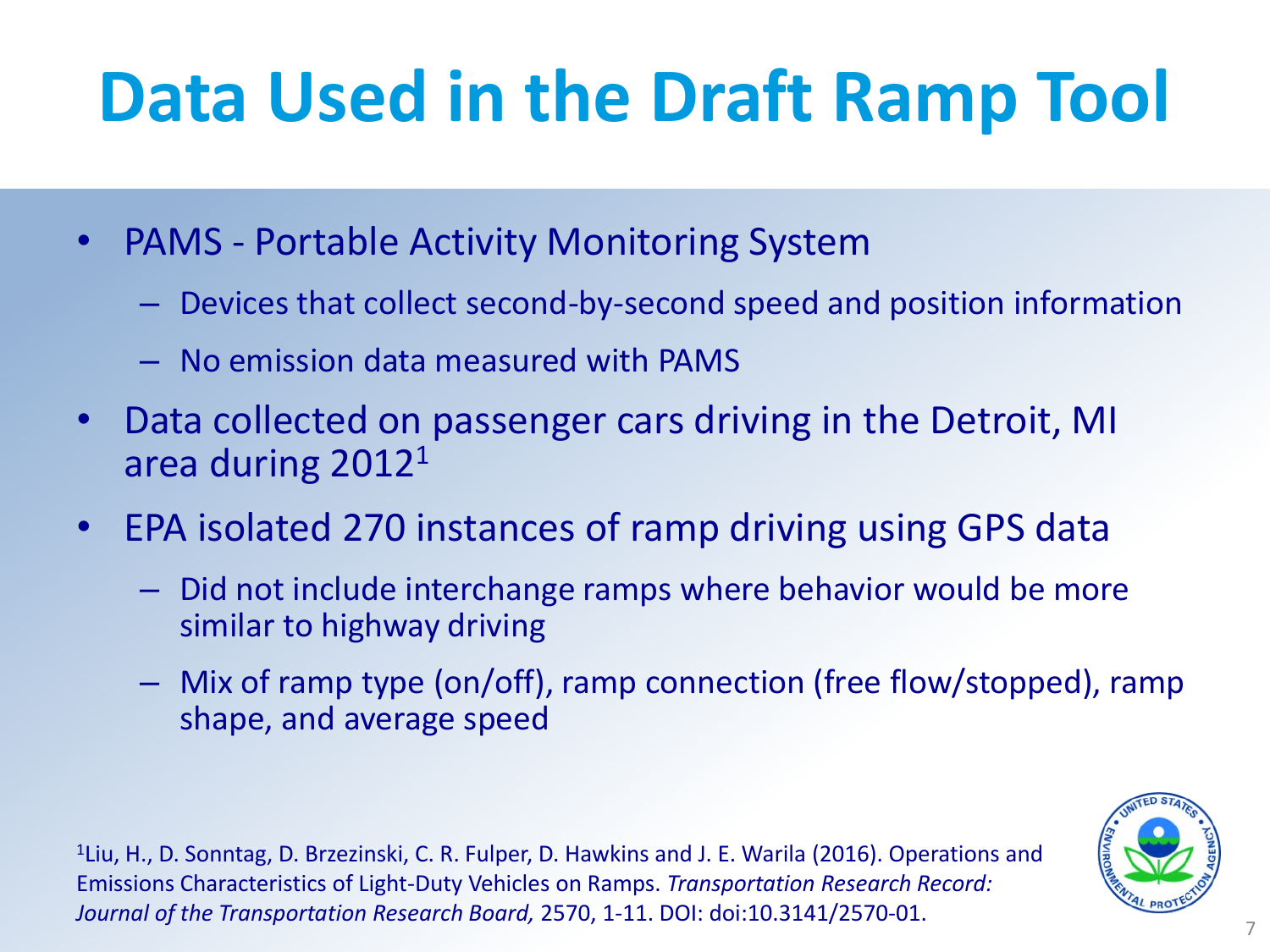# **Development of the Draft Ramp Tool**

- Trips grouped into bins by ramp type and average speed
- Bin speed ranges adjusted for consistent emission trends relative to average speed for all pollutants
	- Each second of data assigned an operating mode for three source types
		- Passenger car, passenger truck, and light commercial truck
		- Operating mode calculated using:
			- Vehicle specific power
			- MOVES default characteristics for source types
			- No grade data available; assumed grade of 0
	- MOVES emission rate for each trip calculated based on op modes
- Stored the average operating mode distribution for each ramp type, source type and speed bin

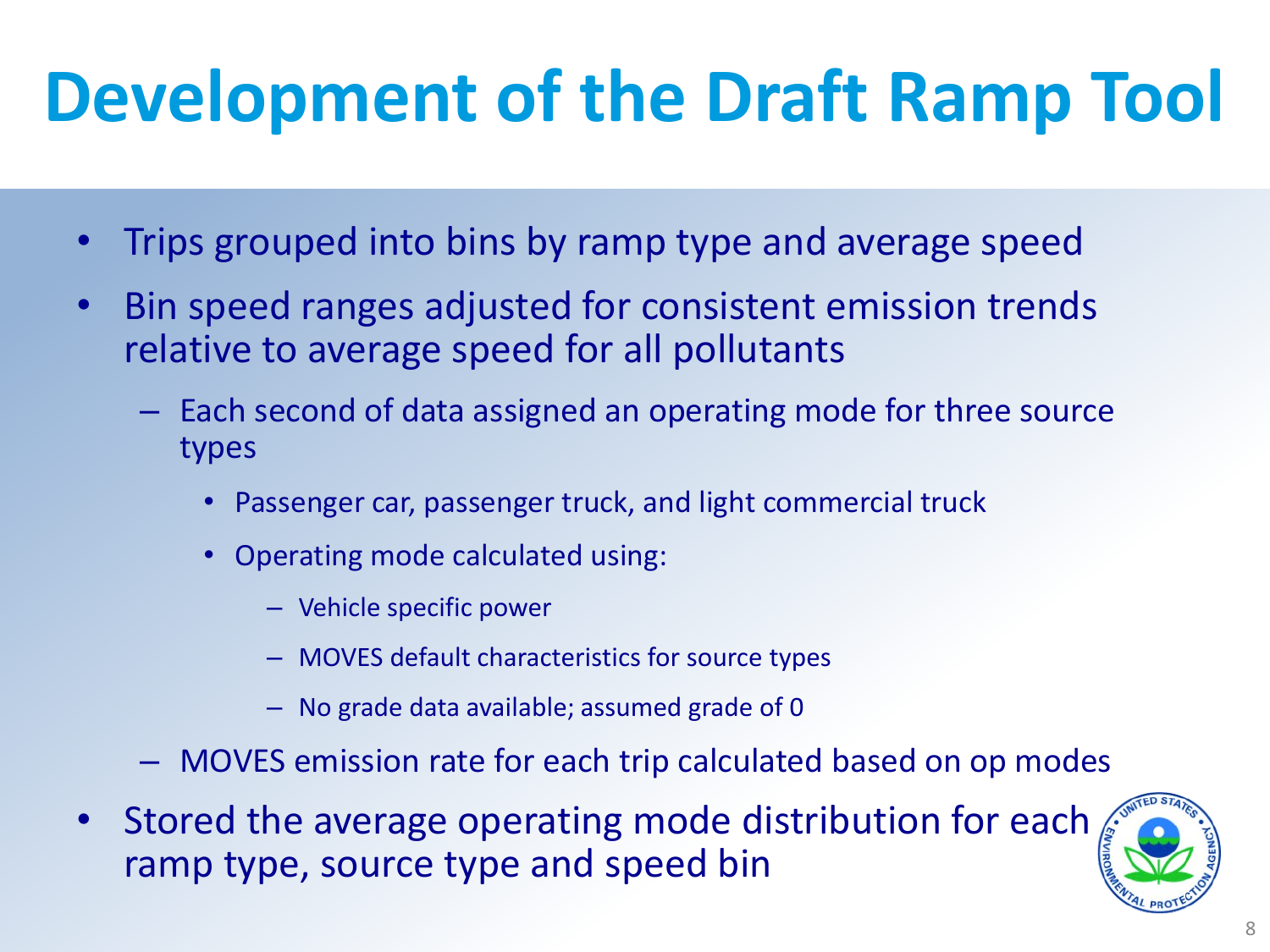#### **On-Ramp Speed Bins and Emission Rates**

Average Speed 2 Ramp Emissions (g/hr) Ramp Emissions (g/hr) 1.5 1 0.5 0 0 10 20 30 40 50 60 Average Speed (mph)

On-Ramp PM 2.5 g/hr Emissions vs

On-Ramp Brake Wear g/hr Emissions vs Average Speed



On-Ramp PM 10 g/hr Emissions vs Average Speed



- Each point represents the average speed and emission rate for one trip
- Colors show grouped speed bins as discussed earlier
- Blue points (with trend line) are average speed and emission rate for each speed bin

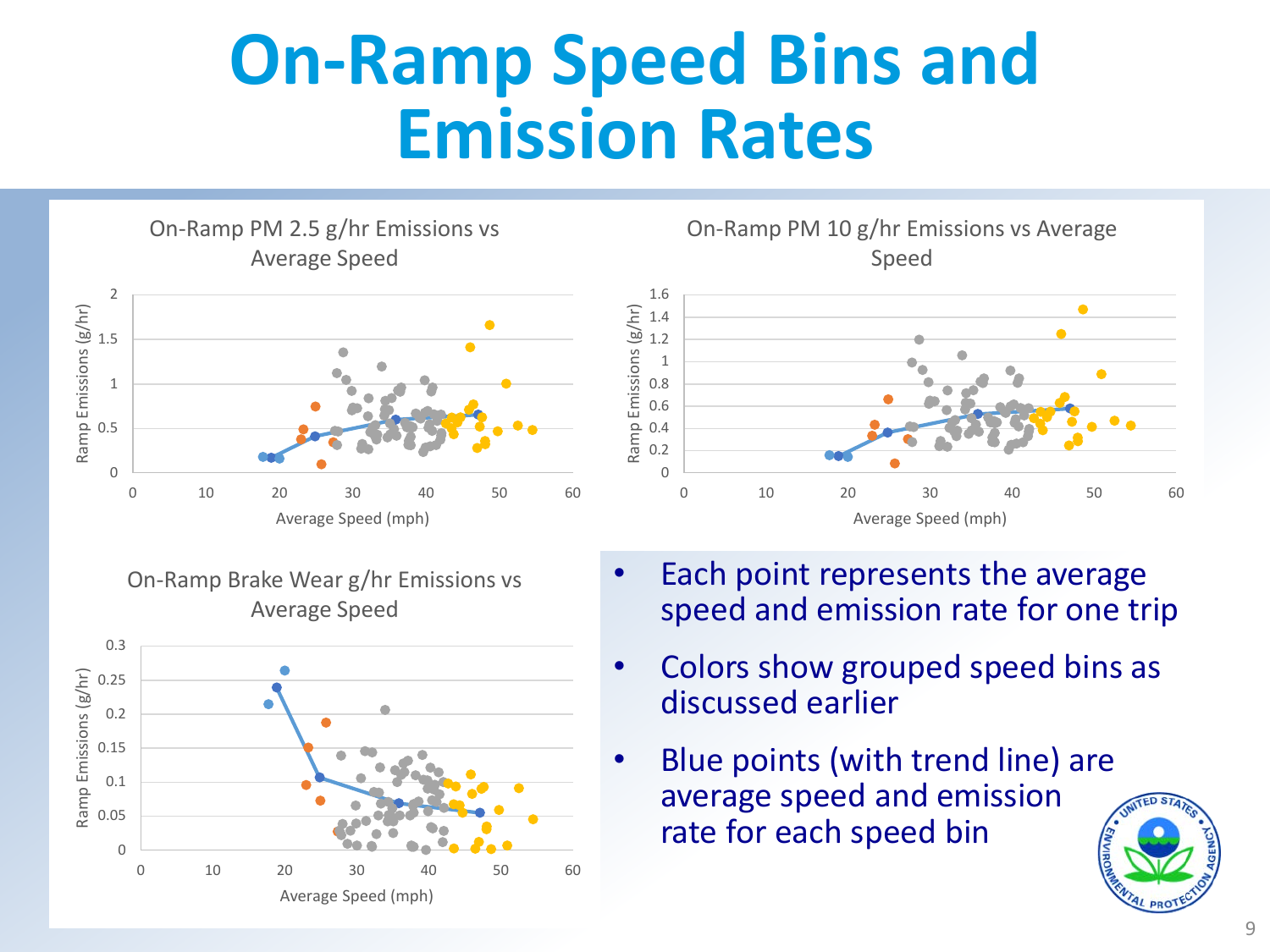#### **On-Ramp Speed Bins and Emission Rates**

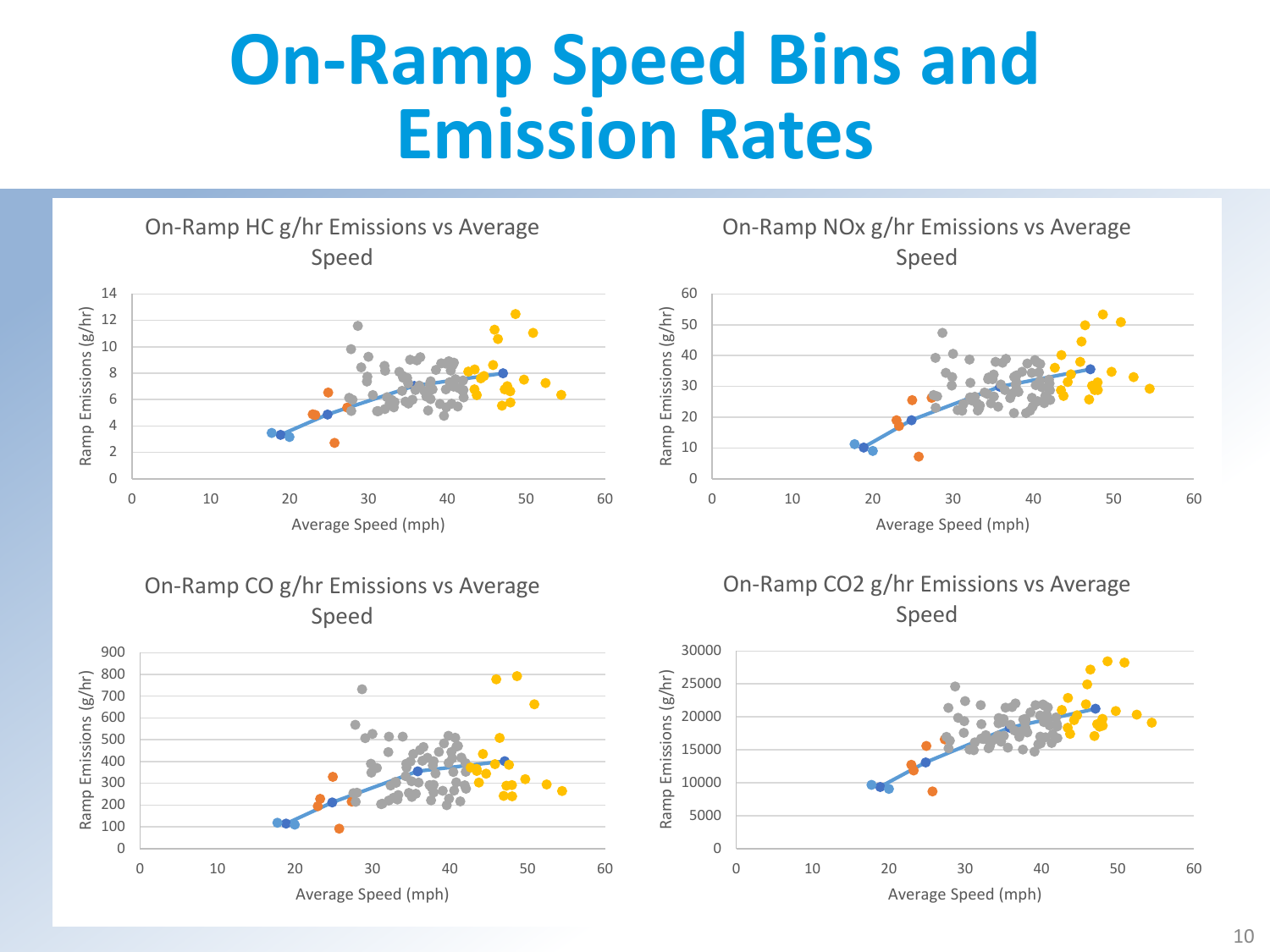#### **Off-Ramp Speed Bins and Emission Rates**







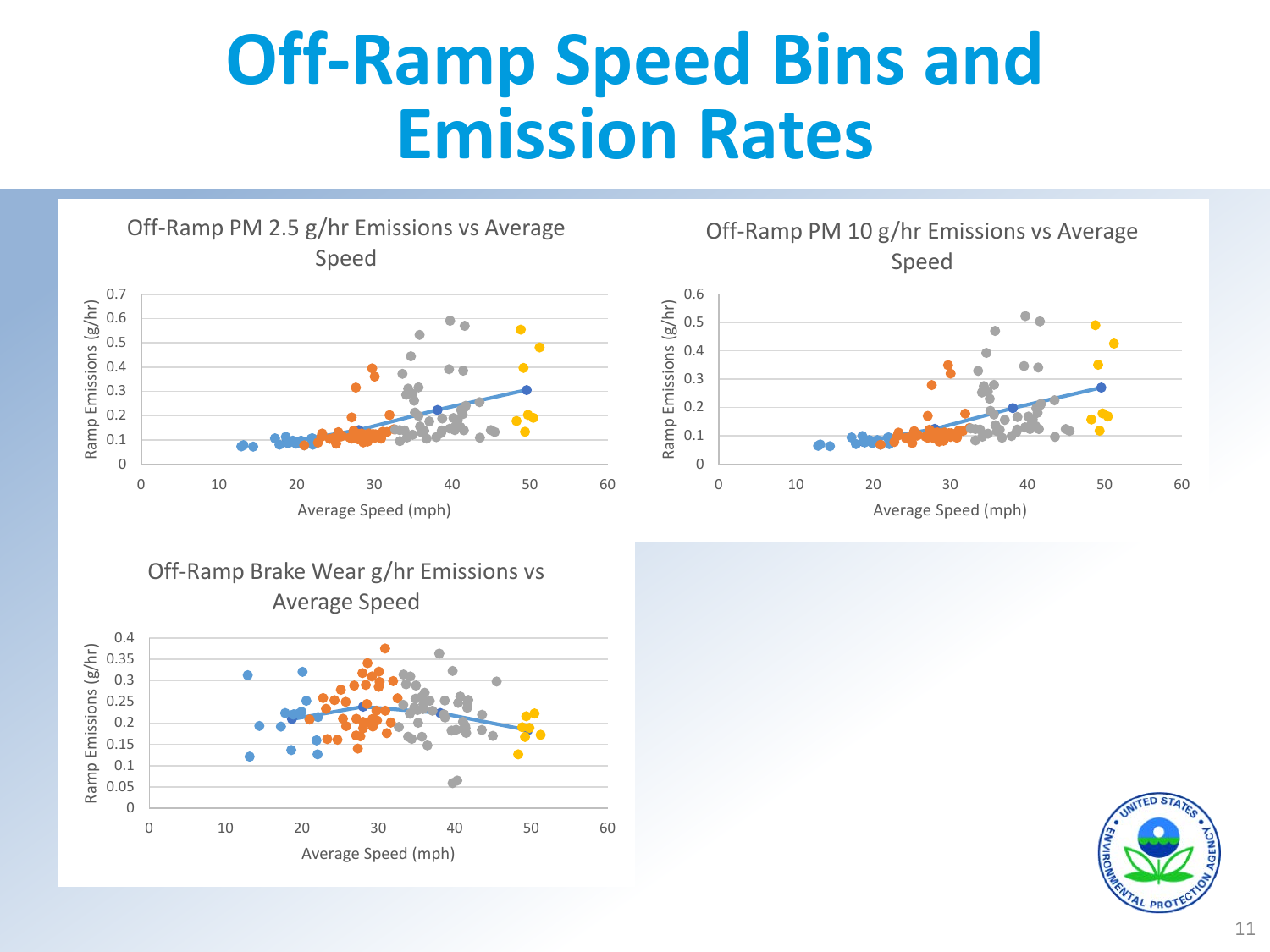#### **Off-Ramp Speed Bins and Emission Rates**







Off-Ramp NOx g/hr Emissions vs Average Speed



#### Off-Ramp CO2 g/hr Emissions vs Average Speed

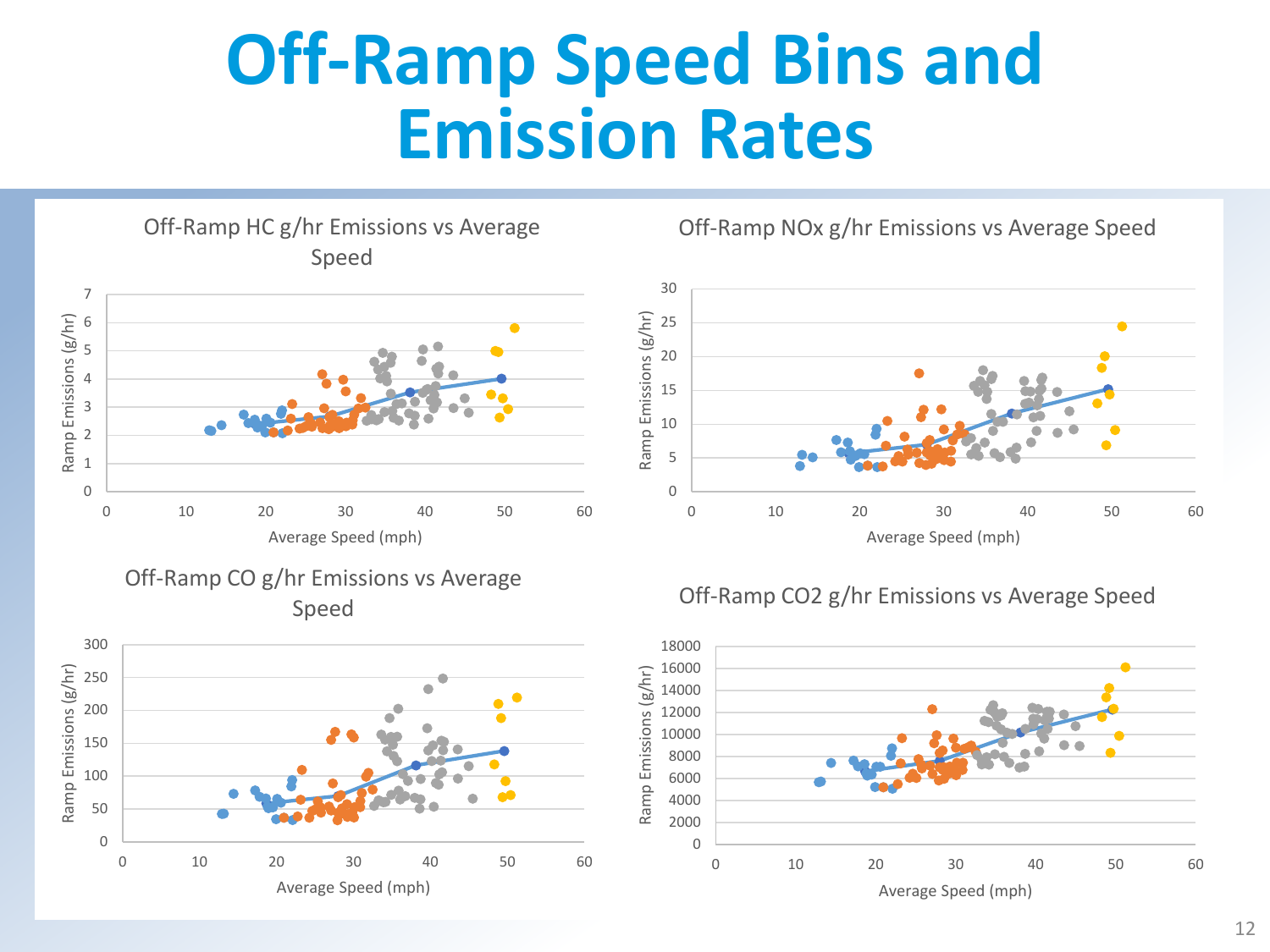# **Development of the Draft Ramp Tool**

• Based on user-provided average speed, the Draft Ramp Tool interpolates between stored operating mode distributions

| <b>ON RAMPS</b>               |                      |                                | <b>OFF RAMPS</b>     |                                |  |
|-------------------------------|----------------------|--------------------------------|----------------------|--------------------------------|--|
| Average Speed<br>in Data (mpl | Grouped<br>Speed Bin | <b>Speed</b><br>Range<br>(mph) | Grouped<br>Speed Bin | Average Speed<br>in Data (mph) |  |
|                               |                      | $12.5 - 17.5$                  | $\mathbf{1}$         | 18.92                          |  |
| 20.39                         | 1                    | $17.5 - 22.5$                  |                      |                                |  |
| 23.58                         | $\overline{2}$       | $22.5 - 27.5$                  | $\overline{2}$       | 29.24                          |  |
| 36.77                         | 3                    | $27.5 - 32.5$                  |                      |                                |  |
|                               |                      | $32.5 - 37.5$                  |                      |                                |  |
|                               |                      | $37.5 - 42.5$                  | 3                    | 40.36                          |  |
|                               |                      | $42.5 - 47.5$                  |                      |                                |  |
| 47.53                         | 4                    | $47.5 - 52.5$                  | 4                    | 49.52                          |  |
|                               |                      | $52.5 - 57.5$                  |                      |                                |  |

| Vehicle             | Average  |          | Op Mode   Op Mode | Op Mode  | Op <sub>N</sub> |  |  |  |  |
|---------------------|----------|----------|-------------------|----------|-----------------|--|--|--|--|
| <b>Type</b>         | Speed    | 0        | 1                 | 11       | 1               |  |  |  |  |
|                     |          |          |                   |          |                 |  |  |  |  |
|                     | 20.39306 | 0.10453  | 0.170732          | 0.139373 | 0.08            |  |  |  |  |
| Passenger<br>Cars   | 23.5842  | 0.085202 | o                 | 0.174888 | 0.20(           |  |  |  |  |
|                     | 36.7677  | 0.05781  | 0.164672          | 0.023942 | 0.031           |  |  |  |  |
|                     | 47.53046 | 0.05822  | 0.021235          | 0.01398  | 0.020           |  |  |  |  |
|                     |          |          |                   |          |                 |  |  |  |  |
|                     | 20.39306 | 0.10453  | 0.170732          | 0.139373 | 0.08            |  |  |  |  |
| Passenger           | 23.5842  | 0.085202 | n                 | 0.174888 | 0.201           |  |  |  |  |
| <b>Trucks</b>       | 36.7677  | 0.05781  | 0.164672          | 0.023358 | 0.03(           |  |  |  |  |
|                     | 47.53046 | 0.05822  | 0.021235          | 0.013272 | 0.02            |  |  |  |  |
|                     |          |          |                   |          |                 |  |  |  |  |
| Light<br>Commercial | 20.39306 | 0.10453  | 0.170732          | 0.139373 | 0.08            |  |  |  |  |
|                     | 23.5842  | 0.085202 | n                 | 0.174888 | 0.20            |  |  |  |  |
|                     | 36.7677  | 0.05781  | 0.164672          | 0.02365  | 0.03(           |  |  |  |  |
| Vehicles            | 47.53046 | 0.05822  | 0.021235          | 0.013272 | 0.021           |  |  |  |  |

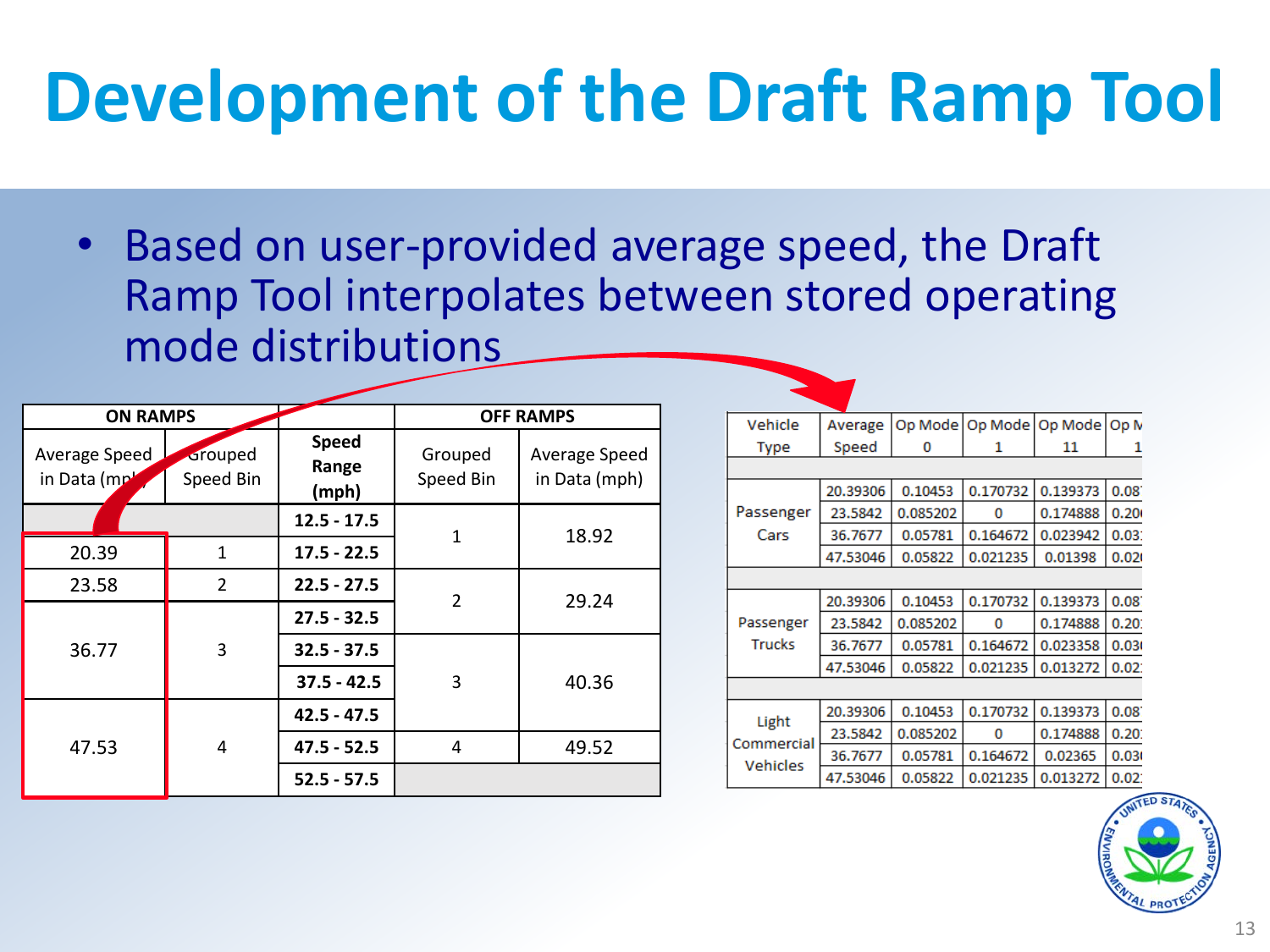# **Draft Ramp Tool Usage**

- Potential applications:
	- Users need operating mode distributions for passenger cars, passenger trucks, or light commercial trucks on either on- or off-ramps
		- Tool not applicable to other source types
	- Average vehicle speed on ramp is between 18-50 mph
	- Traffic observation or simulation is not available
	- Users are not comparing emissions related to ramp geometry or grade